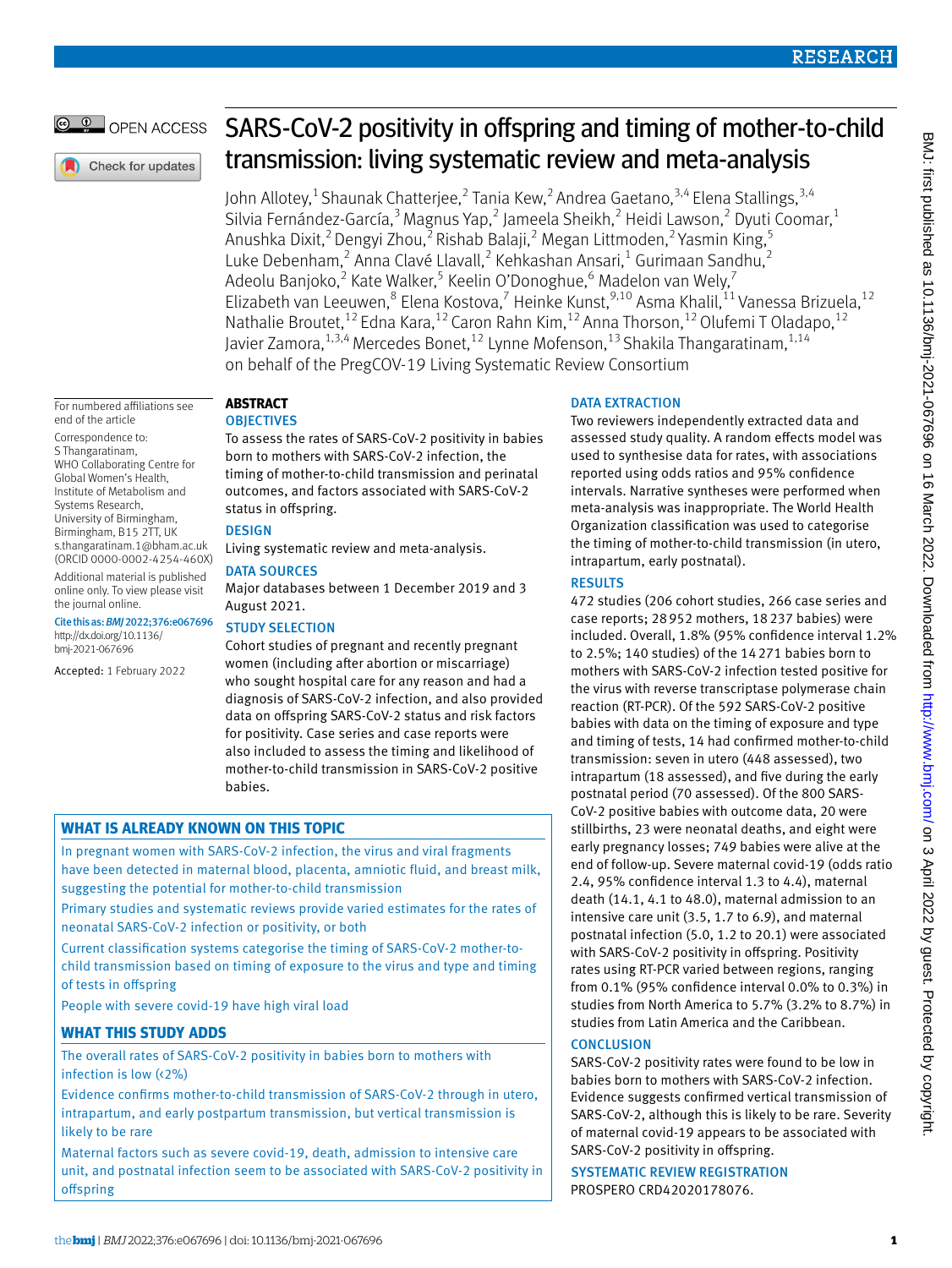#### Readers' note

This article is a living systematic review that will be updated to reflect emerging evidence. Updates may occur for up to two years from the date of original publication.

#### **Introduction**

Maternal infection with SARS-CoV-2 has raised concerns about the potential for mother-to-child transmission.<sup>1</sup> Although there is robust evidence on the magnitude and modes of SARS-CoV-2 transmission in the general population and the prevalence of test positivity,<sup>2</sup> little is known about the burden of SARS-CoV-2 positivity in babies born to infected women. Existing studies vary widely in the reported rates of SARS-CoV-2 test positivity and definition and timing of transmission from exposure to the virus in utero or during the intrapartum and postnatal periods. $3-6$ 

To confirm infection and accurately determine when transmission of SARS-CoV-2 occurs, appropriately timed and repeated tests are needed in relevant samples.<sup>78</sup> Detection of SARS-COV-2 in specimens from fetuses (eg, placental, amniotic fluid) or offspring (eg, nasopharyngeal or faecal) using reverse transcriptase polymerase chain reaction (RT-PCR) alone is not sufficient to diagnose fetal infection. $9-11$  The accuracy of anti-SARS-CoV-2 IgM assays for serological diagnosis of congenital infection also varies.<sup>12 13</sup> Furthermore, as timing and route of infection may affect clinical outcomes, we need to be able to differentiate between intrapartum transmission of the virus and infection acquired soon after birth through contact with mother, caregivers, healthcare workers, or the neonate's environment. $11$ 

The clinical outcomes in SARS-CoV-2 positive babies and those with confirmed vertical infection also need to be ascertained. It is unknown whether maternal factors such as severe covid-19, timing of infection, mode of delivery, breastfeeding, and postnatal contact with offspring are associated with SARS-CoV-2 positivity in babies. We undertook a systematic review to assess the rates of SARS-CoV-2 positivity in babies born to mothers with SARS-CoV-2 infection, the timing of mother-to-child transmission, perinatal outcomes in positive babies, and factors associated with SARS-CoV-2 positivity in offspring.

#### **Methods**

Our systematic review is based on a prospective living protocol (PROSPERO CRD42020178076; registered 22 April 2020). In this paper, we focus on mother-tochild transmission using the preferred reporting items for systematic reviews and meta-analyses (PRISMA) recommendations (see supplementary appendix 1).

#### Search strategy

We searched major databases, preprint servers, and websites that serve as repositories for covid-19 studies, including Medline, Embase, Cochrane database, WHO COVID-19 database, Living Overview of the Evidence platform, China National Knowledge Infrastructure (CNKI), and Wanfang databases (1 December 2019 to 3 August 2021) for studies (cohort, case series, and case report) on SARS-CoV-2 infection in pregnant and recently pregnant women (including after abortion or miscarriage). No language restrictions were applied. Our searches were coordinated with the EPPI-Centre, the WHO (World Health Organization) Library, and the Cochrane Gynaecology and Fertility group (see supplementary appendix 2).

#### Study selection

Sixteen reviewers contributed to study selection. Two independent reviewers assessed each study using a two stage process. In the first stage, the titles and abstracts of all citations were screened and the full texts examined for inclusion in the second stage. Disagreements between reviewers were resolved through discussion with a third reviewer (ST, JA, or ES). To assess SARS-CoV-2 positivity rates in offspring, we included cohort studies of pregnant and recently pregnant women who sought hospital care for any reason and had a diagnosis of SARS-CoV-2 infection, and where SARS-CoV-2 status was ascertained in the fetus or neonate using RT-PCR (neonatal pharyngeal, rectal, or faecal swabs, neonatal or cord blood, fetal tissue, placental samples, or amniotic fluid) or serological tests (anti-SARS-CoV-2 IgM), or both. We defined cohort studies as those that sampled consecutive women, who were followed-up to ascertain the SARS-CoV-2 status of their offspring within the first 30 days after birth.<sup>14</sup> Unless specified otherwise, we use the term babies and offspring to denote both fetuses and neonates.

In addition to the cohort studies, we included case series and case reports to assess the timing of motherto-child transmission and likelihood of infection. We also included cohort studies of pregnant and recently pregnant women with a diagnosis of SARS-CoV-2 infection that reported on maternal and perinatal risk factors such as maternal severe covid-19, admission to an intensive care unit, and death; timing of exposure to the virus (antenatal versus postnatal, third versus first or second trimester); intrapartum factors (<37 weeks preterm versus term), mode of delivery (immediate versus delayed cord clamping); postnatal care (skinto-skin contact versus none; not separated versus separated at birth, breastfed versus not breastfed), and SARS-CoV-2 status of offspring.

## Quality assessment and data extraction

We assessed the internal and external validity of non-comparative cohorts using the tool by Hoy et  $al.^{15}$  For internal validity, we considered studies to be at low risk of bias if data were collected from clinical records or research case report forms (data collection), clearly defined outcomes (case definition), confirmed SARS-CoV-2 infection using laboratory based tests (instrument validity), used same mode of data collection in all participants (ascertainment bias), and had sufficient follow-up, with appropriate numerator and denominator. For external validity, we considered studies to be at low risk of bias if they were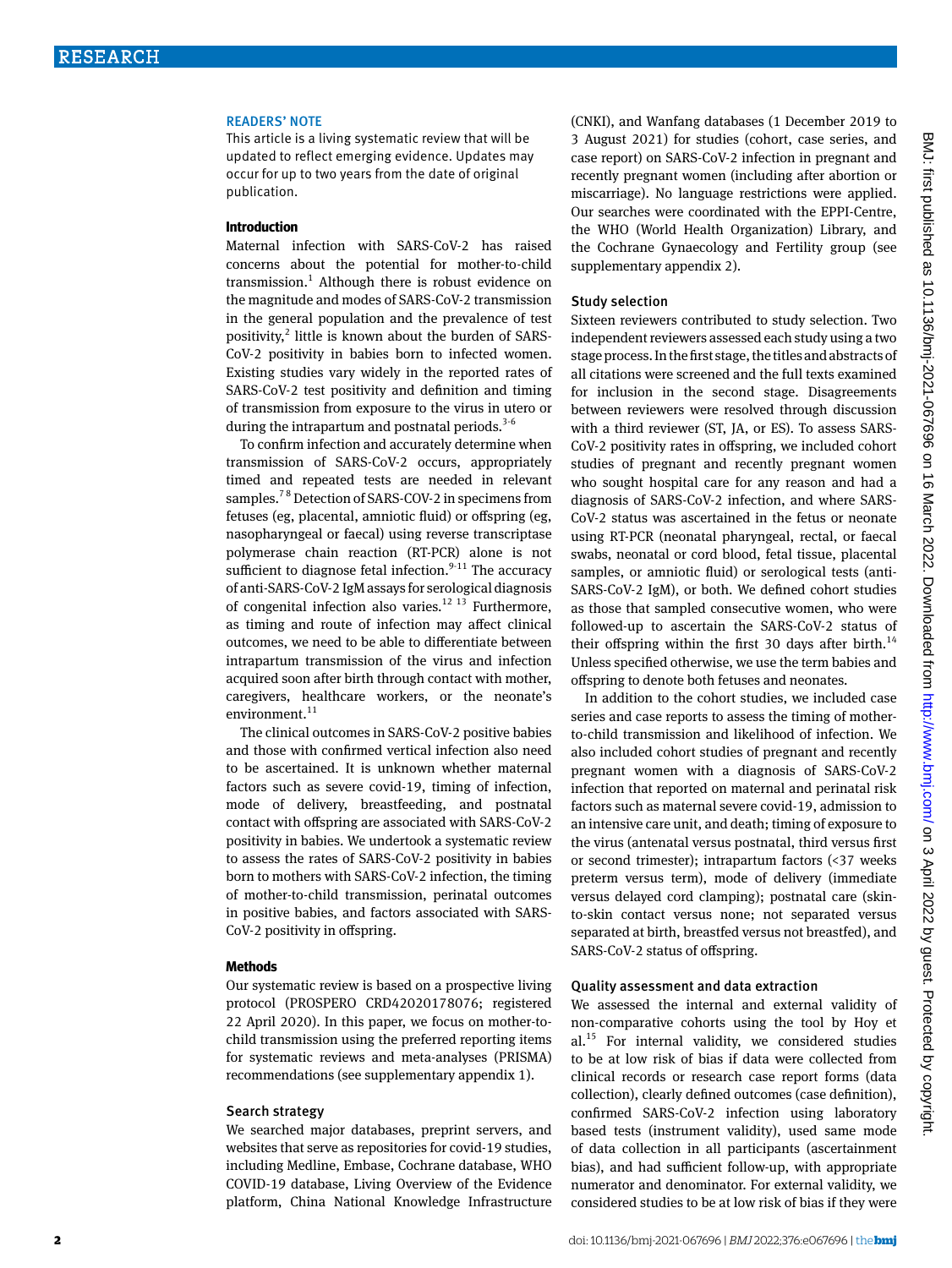representative of the national population for relevant variables (population), representative of the target population (sampling frame), undertook a census (selection bias), and the response rate of individuals with and without the outcome was more than 75% (non-response bias). We assessed the methodological quality of the comparative cohort studies using the Newcastle Ottawa scale for selection, comparability, and outcome ascertainment bias outcome.<sup>16</sup>

Using a pre-piloted form, six independent reviewers in two sets extracted data on study design, number of pregnant women with SARS-CoV-2 infection, type of SARS-CoV-2 test in mothers and babies (RT-PCR, IgM), maternal characteristics (stage of pregnancy at diagnosis, severity of covid-19 as defined by authors), mode of delivery, type of samples tested (neonatal nasopharyngeal, rectal, or faecal swabs, neonatal or cord blood, fetal tissue, placenta, amniotic fluid, vaginal fluid, breast milk), and timing of sample collection. We also extracted data on the clinical outcomes of all SARS-CoV-2 positive fetuses and neonates when available, including early pregnancy outcomes of miscarriage and abortion. A detailed deduplication process was used to cross check data against other studies published by the same authors or those that included women from the same institutions. We contacted study authors for unpublished information and to query duplication of data.

#### Data analysis

We summarised the SARS-CoV-2 positivity rates in offspring identified by RT-PCR or anti-SARS-CoV-2 IgM assays, or both, as a proportion of all babies born to mothers with SARS-CoV-2 infection in cohort studies. After transforming data using Freeman-Tukey double arcsine transformation, we used DerSimonian and Laird random effects meta-analysis to calculate rates and corresponding 95% confidence intervals. Heterogeneity was reported as  $I^2$  and  $\tau^2$  estimates. Sensitivity analysis for SARS-CoV-2 positivity rates in babies was done by restricting the analysis to studies at low risk of bias, babies tested at less than 24 hours after birth, and babies born to women with SARS-CoV-2 infection diagnosed antenatally. The rates of SARS-CoV-2 positivity were also evaluated by subgroups of studies involving babies and mothers from various World Bank regions.

We ascertained the timing of mother-to-child transmission based on the World Health Organization classification in all studies (cohort, case series, case reports) that reported SARS-CoV-2 positive babies and provided information on the timing of exposure (antenatal, postnatal) and test timings in the babies (see supplementary appendix 3). $^{17}$  Each baby with a positive test result was placed in mutually exclusive categories for likelihood of infection: confirmed (definite infection), possible (evidence suggestive of infection but not confirmatory), unlikely (infection cannot be ruled out), and indeterminate (tests required to define classification have not been performed) for in utero, intrapartum, or early postnatal transmission. In addition to the specifications in the WHO criteria,

we categorised babies to have confirmed or possible in utero infection if they had a positive test result in the first 24 hours after birth and did not have a test between 24 and 48 hours but had a repeat positive test result from a sterile (confirmed) or non-sterile (possible) sample after 48 hours and before seven days, with no negative test results before the repeat positive test result. We also added one further "indeterminate" category for intrapartum transmission: when babies had a negative test result or no test in the first 24 hours after birth and a single anti-SARS-CoV-2 IgM positive result at 7-14 days with no confirmatory test; and a further "indeterminate" category for postpartum transmission: when babies had a negative test result in the first 48 hours after birth with a single positive nonsterile sample after 48 hours or IgM result at more than 14 days with no or negative confirmatory test result.

To summarise the associations between maternal and perinatal characteristics and SARS-CoV-2 status in exposed babies, we pooled comparative dichotomous data as odds ratios and 95% confidence intervals using random effects meta-analysis. When metaanalysis was considered inappropriate because of excessive clinical or statistical heterogeneity or when SARS-CoV-2 positive offspring were selectively reported in the cohort studies, we used a narrative descriptive approach to summarise the evidence, such as for clinical outcomes in test positive babies and test positivity in various biological samples. All statistical analyses were performed using Stata (version 16).

## Patient and public involvement

This study is supported by Katie's Team, a dedicated patient and public involvement group in women's health. The team was involved in the interpretation and reporting of this living systematic review through participation in virtual meetings. Findings will be made available on our website in a format more suitable for patients and members of the public (www. birmingham.ac.uk/research/who-collaboratingcentre/pregcov/index.aspx).

#### **Results**

Overall, we included 472 studies (206 cohort studies, 266 case series and case reports; 28952 mothers, 18237 babies) from 569232 identified articles (fig 1). None of the studies were conducted during the emergence of any SARS-CoV-2 variants of concern. Overall, 144 cohort studies reported on SARS-CoV-2 positivity status in 14518 exposed babies. A total of 988 babies tested positive for SARS-CoV-2 across all study designs (247 studies; 113 cohorts, 134 case series or case reports). Sixty seven comparative cohorts (with 6147 mother-baby dyads) reported on various maternal and perinatal factors and SARS-CoV-2 positivity in offspring. In 144 cohort studies, SARS-CoV-2 testing of various maternal and perinatal biological samples (placenta, amniotic fluid, maternal vaginal fluid, stool samples, and breast milk) were reported in a proportion of participants (3235 mothers, 2703 babies).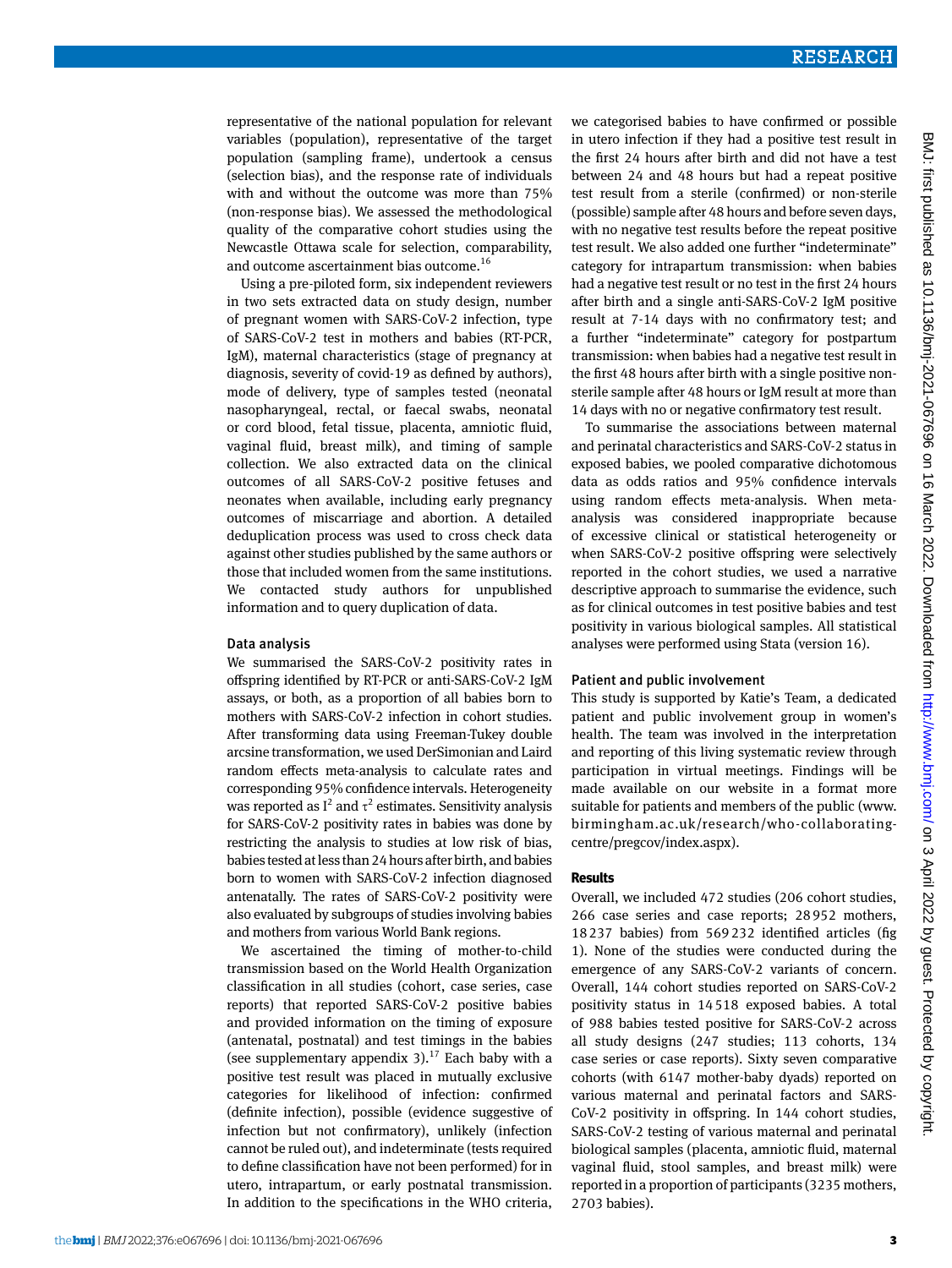## Characteristics of included studies

Most of the included studies were from the World Bank regions of Europe and Central Asia (145/472, 31%) and North America (87/472, 18%), followed by East Asia and Pacific (73/472, 15%), Middle East and North Africa (60/472, 13%), Latin America and the Caribbean (51/472, 11%), and South Asia (51/472, 11%), and five studies were from Sub-Saharan Africa (5/472, 1%). Maternal infection was confirmed by laboratory tests in 99% (467/472) of the studies. The most common test to ascertain infection in offspring was RT-PCR in 97% of cohort studies (140/144); 10% (15/144) of cohort studies used either anti-SARS-CoV-2 IgM alone or with RT-PCR (see supplementary appendix 4).

#### Quality of included cohort studies

Our internal validity assessment of the noncomparative cohorts showed a low risk of bias for data collection in 98% (194/197) of the studies, 62% (122/197) for case definition, 100% (197/197) for measurement, 97% (192/197) for differential verification, 60% (119/197) for adequate follow-up, and 92% (182/197) for appropriate numerator and denominator. For external validity, the studies had low risk of bias for representativeness in 9% (17/197) of the studies, 24% (47/197) for sampling, 88% (173/197) for selection, and 98% (194/197) for non-response. The overall risk of bias (Newcastle Ottawa scale) for the included comparative cohort studies was low in 99% (66/67) of studies; 97% (65/67) had low risk of bias for study selection, 28% (19/67) for comparability of cohorts, and 78% (52/67) for outcome assessment (see supplementary appendix 5).

## SARS-CoV-2 positivity in exposed babies in cohort studies

SARS-CoV-2 positivity using RT-PCR was observed in 1.8% (95% confidence interval 1.2% to 2.5%) of all babies ( $n=14271$ ) born to mothers with a diagnosis of SARS-CoV-2 infection (140 cohort studies); 1.9% (1.3% to 2.7%) tested positive when studies used either RT-PCR or anti-SARS-CoV-2 IgM tests (144 studies, 14518 babies). Anti-SARS-CoV-2 specific IgM antibodies were shown in 2.6% (95% confidence interval 0.5% to 5.6%) of exposed babies who were tested (15 studies, 583 babies) (fig 2). In sensitivity analysis, the SARS-CoV-2 RT-PCR positivity rate limited to high quality studies was 1.7% (95% confidence interval 1.1% to 2.5%) in babies born to mothers with SARS-CoV-2 infection, a finding similar to that of the main analysis. When the analysis was limited to babies



SARS-CoV-2 positivity in maternal and perinatal samples (40 cohort studies; 3235 women; 2703 babies)

Fig 1 | Study selection process in systematic review: SARS -CoV-2 positivity in babies born to mothers with covid-19 and timing of mother-to-child transmission. \*See supplementary figure for details of other sources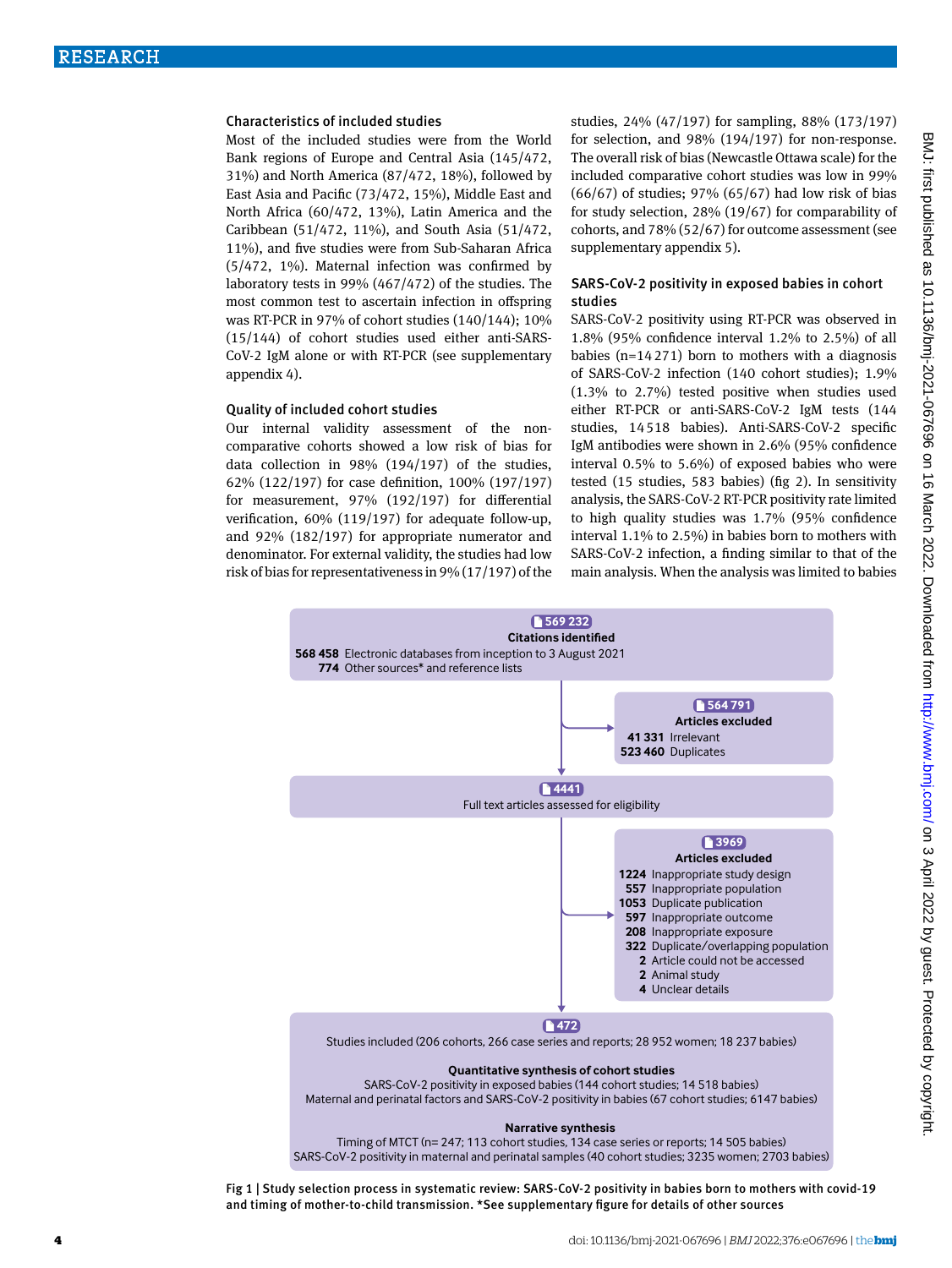of mothers with a diagnosis of SARS-CoV-2 infection in the antenatal period, the positivity rate was 1.3% (0.6% to 2.2%); 0.9% (0.2% to 2.1%) when limited to babies tested in the first 24 hours after birth (fig 2). In the subgroup analyses, SARS-CoV-2 positivity rates by RT-PCR in offspring varied between regions, ranging from 0.1% (0.0% to 0.3%) in studies from North America to 5.7% (3.2% to 8.7%) in studies from Latin America and the Caribbean (see supplementary appendix 6).

#### Timing of mother-to-child transmission

Of the 14505 babies born to mothers with SARS-CoV-2 infection across all studies (cohorts, case series, case reports), data were sufficient to apply the WHO classification system for timing of exposure and likelihood of infection in 592 babies, including 448 babies exposed in utero, 18 exposed intrapartum, and 70 exposed in the early postnatal period (fig 3). After exclusion of 56 babies where maternal SARS-CoV-2 infection was diagnosed late (>2 days postnatally), 14 of the 536 babies (including fetuses) were categorised as having confirmed infection (4/422 live births with in utero transmission, 3/26 fetal deaths or miscarriages with in utero transmission, 2/18 intrapartum, and 5/70 early postnatal exposure), and 74 as possible infection (47/422 live births with in utero transmission, 17/26 fetal deaths or miscarriages with in utero transmission, 5/18 intrapartum, and 5/70 early postnatal exposure) (fig 3). The likelihood of infection was classified as indeterminate for 386 babies, mainly owing to the lack of repeat confirmatory testing within the prespecified time points. Table 1 and supplementary appendix 7 provide the maternal and perinatal characteristics and SARS-CoV-2 test results of the babies with confirmed and possible vertical infection, respectively.

#### Outcomes of SARS -CoV-2 positive babies

Outcomes were reported for 800 SARS-CoV-2 positive babies (247 studies including cohort, case series, case reports); 749 babies were alive at the end of follow-up, and eight early pregnancy losses, 20 stillbirths, and 23 neonatal deaths occurred (table 2). Of the seven babies with confirmed in utero infection, three were alive at

end of follow-up, one died after delivery, and one was stillborn, and early pregnancy loss occurred in a set of twin fetuses. Both babies with confirmed intrapartum infection and the five with early postnatal infection were alive at the end of follow-up (table 1). Fifty eight babies with symptoms (58/146) were born preterm, and gestational age was not known in another 18 babies. Of the 121 SARS-CoV-2 positive babies in whom radiological findings were reported (as defined by the authors), abnormalities were seen in 71, including 28 preterm babies (see supplementary appendix 8).

## Maternal and perinatal factors associated with SARS -CoV-2 positivity in offspring

We found a significant association between maternal factors such as severe covid-19 (odds ratio 2.36, 95% confidence interval 1.28 to 4.36,  $I^2 = 10\%$ ; 22 studies, 2842 women), maternal admission to the intensive care unit (3.46, 1.74 to 6.91,  $I^2=0\%$ ; 19 studies, 2851 women), maternal death (14.09, 4.14 to 47.97,  $I^2=0\%$ ; 7 studies, 725 women), and postnatal diagnosis of SARS-CoV-2 infection in the mother (4.99, 1.24 to 20.13,  $I^2 = 65\%$ ; 12 studies, 750 women) and SARS-CoV-2 positive status in the babies (table 3). No associations were shown between SARS-CoV-2 positivity in babies and the trimester of maternal infection (third versus first or second trimester), preterm birth, mode of delivery, breastfeeding, or mother-baby separation at birth (table 3).

## SARS-CoV-2 positivity in maternal and perinatal biological samples

In addition to testing infants for SARS-CoV-2, evidence was found for SARS-CoV-2 positivity in additional maternal and perinatal biological samples tested in cohort studies: from placental tissue in 59 women (355 tested, 13 studies), placental RT-PCR swabs in four woman (225 tested, 13 studies), amniotic fluid in 11 women (476 tested, 18 studies), vaginal fluid in two women (315 tested, 9 studies), and breast milk in eight women (328 tested, 14 studies) (see supplementary appendix 9). Data were inadequate to assess the SARS-CoV-2 positivity status in newborn babies of women with positive placental, amniotic fluid, or other



Fig 2 | Rates of SARS -CoV-2 positivity in babies (including fetuses) born to mothers seeking hospital care for any reason and having active or recently diagnosed SARS -CoV-2 infection. RT-PCR=reverse transcriptase polymerase chain reaction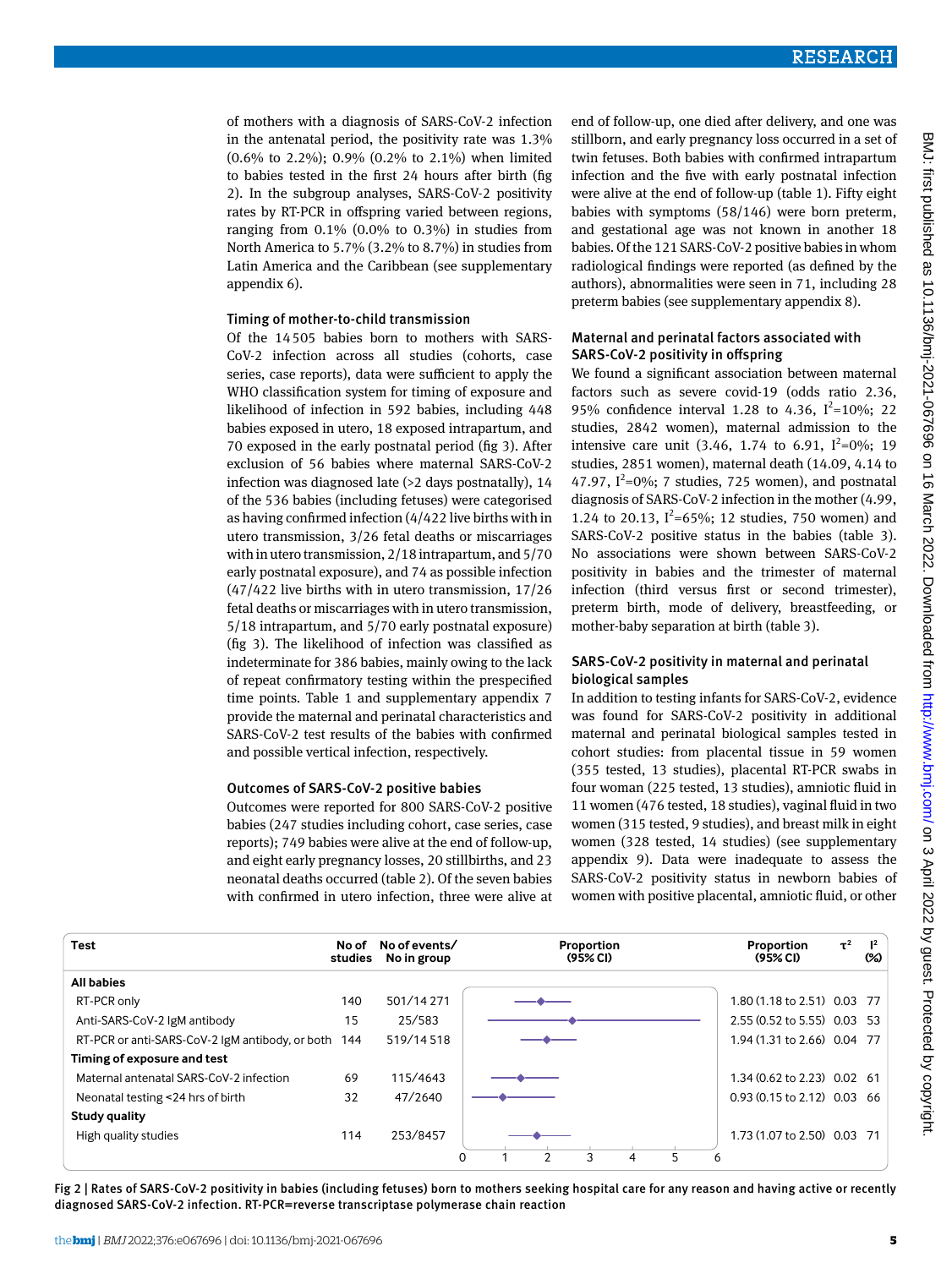

Fig 3 | Flowchart showing inclusion of babies classified by timing of SARS -CoV-2 mother-to-child transmission using the World Health Organization classification system. \*Clinical and laboratory diagnosis. †Category added to existing WHO classification. ‡Babies with positive serology at days 7-14, but no confirmatory test done. §Includes 29 babies with negative test ≤48 hours, then positive test >48 hours with no further or negative confirmatory test

biological samples. When studies of all designs were included, RT-PCR positivity was found in 89 placental samples (n=538 tested), 14 amniotic fluid samples  $(n=390)$ , five maternal vaginal fluid samples  $(n=182)$ , 20 babies' stool specimens (n=95), and seven breast milk samples (n=422).

## **Discussion**

This living systematic review and meta-analysis found that less than 2% of babies born to mothers seeking hospital care for any reason and with a diagnosis of SARS-CoV-2 infection also test positive for SARS-CoV-2; the rates are lower (1%) when limited to babies with antenatal or intrapartum exposure to the virus. We found evidence for confirmed mother-to-childtransmission through in utero, intrapartum, and early postnatal exposure; but the overall risk is likely to be low. Severity of maternal covid-19 and postnatal maternal infection seem to be associated with SARS-CoV-2 positivity in offspring, and not trimester of maternal infection, gestation at birth, mode of delivery, breastfeeding, or mother-baby separation at birth. SARS-CoV-2 RNA is detected in amniotic fluid, placenta, vaginal fluid, and breast milk, but detection of virus in these biological specimens may not necessarily indicate infection in the baby.

#### Strengths and limitations of this review

We carried out a comprehensive review on SARS-CoV-2 positivity rates in babies born to mothers with the infection and assessed the timing of exposure and likelihood of infection. As this is a living systematic review, we will be able to rapidly update the findings as new evidence emerges. We only included cohort studies for estimating the rates of SARS-CoV-2 positivity in offspring, unlike some of the published systematic reviews, which combined cohort and case-control studies with case series $18-20$  or reported positivity in babies as neonatal infection.<sup>20  $\overline{21}$ </sup> Our extensive sensitivity and subgroup analyses enabled us to assess the robustness of our findings according to the timing of maternal infection and testing in babies, and across regions. We used the detailed WHO classification system to ascertain the timing of transmission of SARS-CoV-2 from mother to baby and to confirm infection status, and we included data from any study that reported on babies with a positive test result. We assessed the various maternal and perinatal factors that may be associated with SARS-CoV-2 positivity in babies. Our extensive de-duplication process minimised the risk of double counting data.

Our findings were limited by heterogeneity in populations, tests, and outcomes. For example, severe and mild covid-19 were variably defined in the studies. Severe disease included severe symptoms, admission to an intensive care unit, and need for extracorporeal membrane oxygenation, and mild symptoms included asymptomatic women. Since almost all mothers in the studies had a recent diagnosis of SARS-CoV-2 infection, our findings are not applicable to those with infection in early pregnancy who recovered. Similarly, the types and timing of tests used in mothers and babies and their accuracy varied. Several studies did not provide details on the timing of perinatal exposure to SARS-CoV-2, or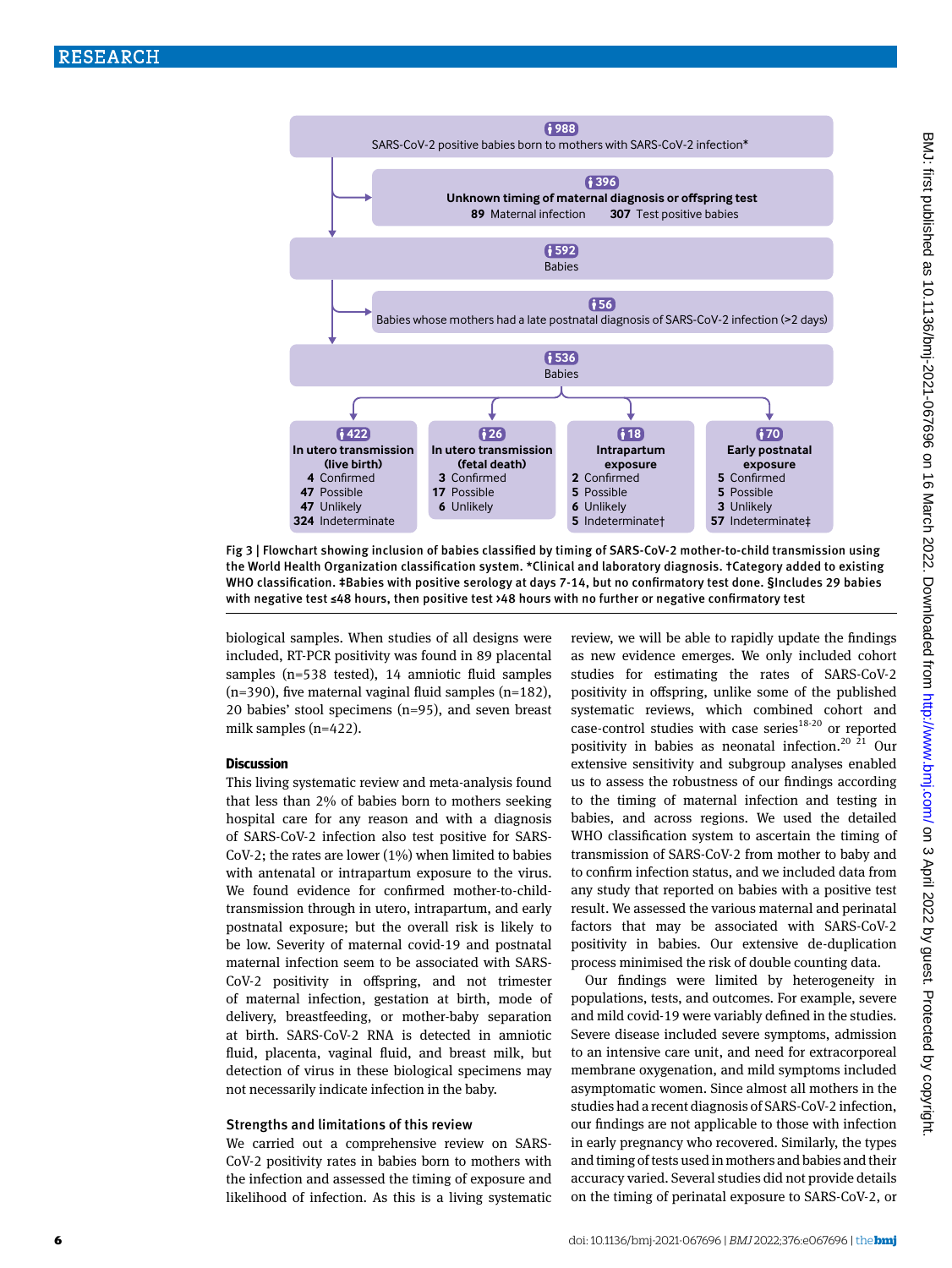|                                        |                                                                                                                                                                                                                                     |                                                    |                                                                                                                                  | Tests for SARS-CoV-2 MTCT                                                                                                                                                                                                                                                   | Table 1   Maternal and perinatal characteristics of babies (including fetuses) with confirmed in utero, intrapartum, and early postnatal transmission of SARS-CoV-2                                            |                                                                                                                                                                                                                                                                                                                                                                                                                                                                                                                                                      |
|----------------------------------------|-------------------------------------------------------------------------------------------------------------------------------------------------------------------------------------------------------------------------------------|----------------------------------------------------|----------------------------------------------------------------------------------------------------------------------------------|-----------------------------------------------------------------------------------------------------------------------------------------------------------------------------------------------------------------------------------------------------------------------------|----------------------------------------------------------------------------------------------------------------------------------------------------------------------------------------------------------------|------------------------------------------------------------------------------------------------------------------------------------------------------------------------------------------------------------------------------------------------------------------------------------------------------------------------------------------------------------------------------------------------------------------------------------------------------------------------------------------------------------------------------------------------------|
|                                        | Maternal characteristics                                                                                                                                                                                                            | Mode of delivery                                   | Measures to prevent SARS-CoV-2<br><b>MTCT</b>                                                                                    | Initial test                                                                                                                                                                                                                                                                | Further tests                                                                                                                                                                                                  | Fetal and neonatal characteristics                                                                                                                                                                                                                                                                                                                                                                                                                                                                                                                   |
| Confirmed in utero MTCT                |                                                                                                                                                                                                                                     |                                                    |                                                                                                                                  |                                                                                                                                                                                                                                                                             |                                                                                                                                                                                                                |                                                                                                                                                                                                                                                                                                                                                                                                                                                                                                                                                      |
| Behling 2020<br>Live births:           | covid-19; SARS-CoV-2 IgG positive<br>Age 36 years; asymptomatic for<br>on postnatal day 10                                                                                                                                          | Operative vaginal<br>delivery                      | None reported                                                                                                                    | Placenta RT-PCR positive                                                                                                                                                                                                                                                    | neonatal organs by nested RT-PCR<br>At autopsy, SARS-CoV-2 found in                                                                                                                                            | Gestational age 39 weeks; body weight<br>2600 g; admitted to neonatal intensive<br>care unit owing to symptoms; died on<br>day 4 after birth                                                                                                                                                                                                                                                                                                                                                                                                         |
| Correia 2020                           | at 34 weeks before delivery; stool<br>positive on nasopharyngeal swab<br>Age 40 years; pre-eclampsia and<br>previous risk of preterm delivery;<br>symptoms of covid-19; RT-PCR<br>RT-PCR positive                                   | Caesarean section                                  | oom; no skin-to-skin contact<br>Delivery in negative pressure                                                                    | nasopharyngeal swab RT-PCR<br>positive at 30 minutes<br><b>Blood sample and</b>                                                                                                                                                                                             | positive at 48 hours, and days 9, 15,<br>negative on days 3, 7, and 11, and<br>and 19; blood IgM and IgG initially<br>then positive on day 15; stool PCR<br>Deep tracheal aspirate RT-PCR<br>positive on day 7 | airway pressure ventilation, admitted to<br>weight 1510 g; Apgar score 1 and 5<br>minutes: 8 and 9; required positive<br>neonatal intensive care unit; alive<br>Gestational age 34 weeks; body                                                                                                                                                                                                                                                                                                                                                       |
| Lima $2020*$                           | reported); no comorbidities; flu-like<br>Age 27 years, gravida 2 (para not<br>serological test IgM positive and<br>symptoms at 29 weeks; rapid<br>gG positive at 32 weeks                                                           | Caesarean section                                  | separation; breastfed from day 7<br>room; immediate mother-baby<br>Mother wore N95 mask during<br>delivery in isolated operative | RT-PCR negative; chorion RT-PCR<br>positive at one hour; cord blood<br>gM negative but IgG positive;<br>nasopharyngeal swab RT-PCR<br>peripheral blood at birth IgM<br>placenta and amniotic fluid<br>negative but IgG positive;<br><b>Blood sample and</b><br>inconclusive | Blood sample and nasopharyngeal<br>nasopharyngeal swab negative on<br>swab RT-PCR positive on day 5;<br>days 13 and 14                                                                                         | pericardial drain inserted; extubated on<br>Gestational age 33 weeks; body weight<br>steroids given for fetal lung maturation;<br>2400 g; Apgar score 1 and 5 minutes:<br>unstable on day 3 and was intubated;<br>transferred to neonatal intensive care<br>showed some lung changes; became<br>7 and 9; fetal echocardiogram at 32<br>weeks showed high risk of cardiac<br>tamponade, leading to emergency<br>bag mask ventilation at birth, then<br>unit; computed tomography scan<br>caesarean section; prophylactic<br>day 7; alive on discharge |
| <b>NG DCE 2021</b>                     | and cough; signs of pneumonia on<br>chest radiograph; nasopharyngeal<br>Age 39 years, primigravida; fever<br>swab RT-PCR positive at 29<br>gestational weeks                                                                        | vaginal delivery<br>Preterm labour,<br>spontaneous | Mother wore surgical mask during<br>delivery; mother-baby separation<br>at birth                                                 | positive at 2 hours; blood sample<br>Nasopharyngeal swab RT-PCR<br>gM and IgG negative at birth                                                                                                                                                                             | 26 hours; blood sample IgM and IgG<br>Tracheal aspirate RT-PCR positive at<br>positive on day 14                                                                                                               | 9 and 9; symptoms present; respiratory<br>Gestational age 29 weeks; body weight<br>1100 g; Apgar score 1 and 5 minutes:<br>continuous positive airway pressure<br>opacities on computed tomography<br>ventilation; bilateral ground glass<br>distress, required non-invasive<br>scan; alive                                                                                                                                                                                                                                                          |
| Fetal death:                           |                                                                                                                                                                                                                                     |                                                    |                                                                                                                                  |                                                                                                                                                                                                                                                                             |                                                                                                                                                                                                                |                                                                                                                                                                                                                                                                                                                                                                                                                                                                                                                                                      |
| Rodrigues<br>2020                      | Age 19 years; no medical history;<br>nasopharyngeal swab RT-PCR<br>positive just before delivery;<br>asymptomatic                                                                                                                   | Vaginal delivery<br>(stillbirth)                   | None                                                                                                                             | Fetal tissues RT-PCR positive at<br>autopsy                                                                                                                                                                                                                                 |                                                                                                                                                                                                                | for gestational age (third centile); body<br>No fetal heartbeat at 34 weeks; small<br>weight 1460 g                                                                                                                                                                                                                                                                                                                                                                                                                                                  |
| Vazquez 2020<br>Valdespino-<br>(twins) | fatigue at 13 weeks, and also dark<br>vaginal bleeding; nasopharyngeal<br>swab initially RT-PCR negative but<br>3; fever, headache, arthralgia,<br>Age 28 years; gravida 4 para<br>became positive                                  | Vaginal delivery<br>(miscarriage)                  | None reported                                                                                                                    | in both fetuses; fetus 1 electron<br>immunofluorescence positive<br>microscopy positive in lung<br>Fetal organs RT-PCR and                                                                                                                                                  | immunofluorescence positive in both<br>electron microscopy positive;<br>Placenta RT-PCR positive<br>placentas                                                                                                  | weight 37 g. Twin 2: severely macerated<br>Gestational age 13 weeks; diamniotic<br>twin pregnancy, no heartbeat in both<br>at 13 weeks. Twin 1: length 12, body                                                                                                                                                                                                                                                                                                                                                                                      |
| Confirmed intrapartum MTCT             |                                                                                                                                                                                                                                     |                                                    |                                                                                                                                  |                                                                                                                                                                                                                                                                             |                                                                                                                                                                                                                |                                                                                                                                                                                                                                                                                                                                                                                                                                                                                                                                                      |
|                                        | to mography scan); not admitted to<br>intensive care unit; no information<br>fever and pneumonia (computed<br>Zeng 2020 (baby Nasopharyngeal swab RT-PCR<br>1; baby 2) positive iust before delivery<br>on maternal characteristics | Caesarean section                                  | Mother-baby separation at birth;<br>not breastfed                                                                                | Amniotic fluid and cord blood<br>RT-PCR negative                                                                                                                                                                                                                            | Nasopharyngeal swab RT-PCR positive<br>on days 2 and 4                                                                                                                                                         | unit; alive. Baby 2: body weight 3360 g;<br>lethargy, vomiting, fever; pneumonia on<br>body weight 3250 g; lethargy, fever;<br>admitted to neonatal intensive care<br>Gestational age 40 weeks. Baby 1:<br>pneumonia on chest radiograph;<br>chest radiograph; alive                                                                                                                                                                                                                                                                                 |
|                                        |                                                                                                                                                                                                                                     |                                                    |                                                                                                                                  |                                                                                                                                                                                                                                                                             |                                                                                                                                                                                                                | (Continued)                                                                                                                                                                                                                                                                                                                                                                                                                                                                                                                                          |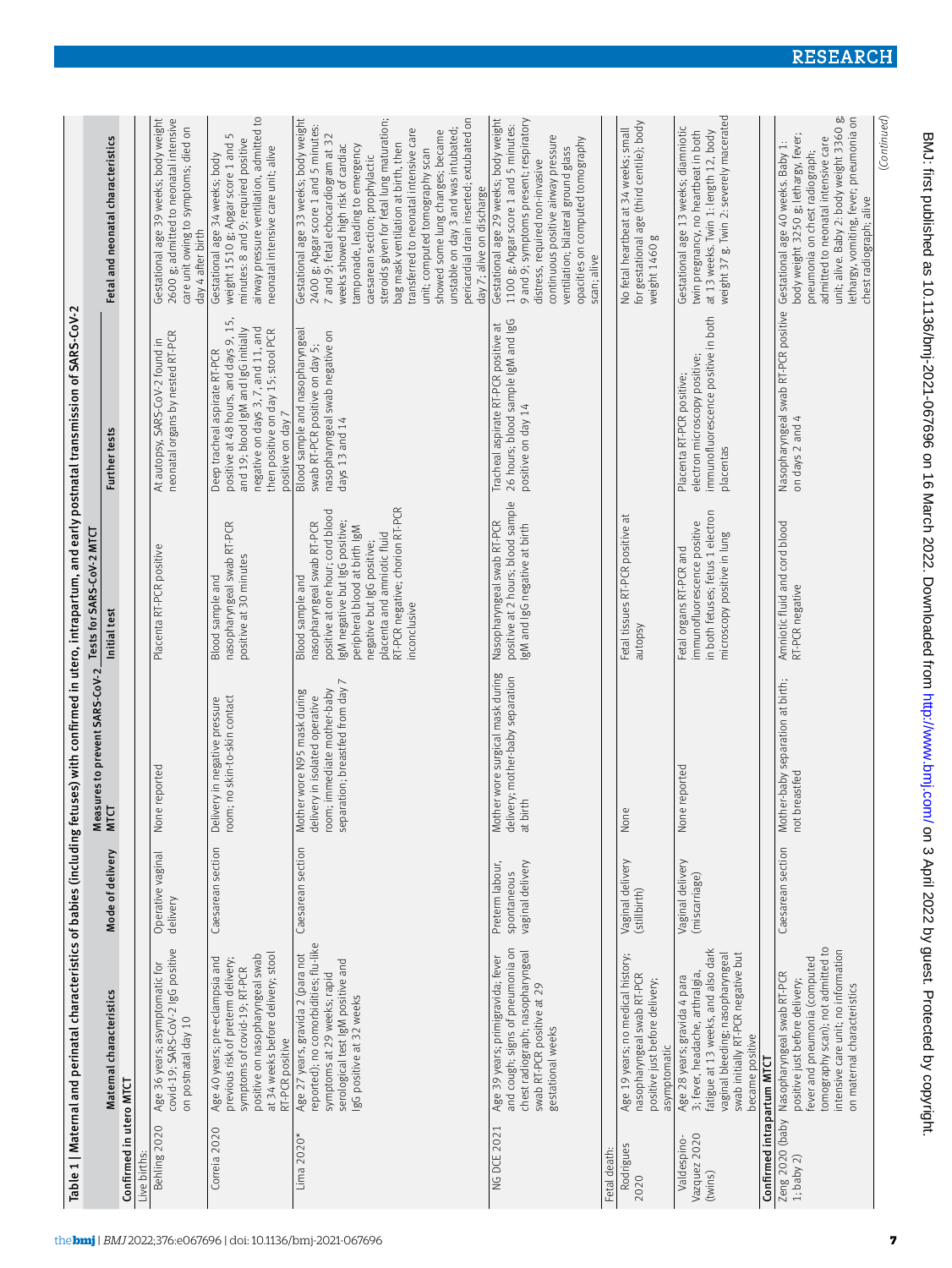| Table 1   Continued |                                                                                                                                                                                                                                                   |                   |                                                                                                                                                         |                                                                                                                    |                                                                                                                                                                                 |                                                                                                                                                                                      |
|---------------------|---------------------------------------------------------------------------------------------------------------------------------------------------------------------------------------------------------------------------------------------------|-------------------|---------------------------------------------------------------------------------------------------------------------------------------------------------|--------------------------------------------------------------------------------------------------------------------|---------------------------------------------------------------------------------------------------------------------------------------------------------------------------------|--------------------------------------------------------------------------------------------------------------------------------------------------------------------------------------|
|                     |                                                                                                                                                                                                                                                   |                   | Measures to prevent SARS-CoV-2 Tests for SARS-CoV-2 MTCT                                                                                                |                                                                                                                    |                                                                                                                                                                                 |                                                                                                                                                                                      |
|                     | Maternal characteristics                                                                                                                                                                                                                          | Mode of delivery  | <b>MTC</b>                                                                                                                                              | Initial test                                                                                                       | Further tests                                                                                                                                                                   | Fetal and neonatal characteristics                                                                                                                                                   |
|                     | Confirmed early postpartum MTCT                                                                                                                                                                                                                   |                   |                                                                                                                                                         |                                                                                                                    |                                                                                                                                                                                 |                                                                                                                                                                                      |
| Bastug 2020         | delivery; breast milk RT-PCR positive<br>covid-19 diagnosed at 39 weeks,<br>swab RT-PCR positive just before<br>asymptomatic; nasopharyngeal<br>Age 20 years; gravida 2 para 2                                                                    | Vaginal delivery  | Mother wore mask during delivery<br>and when expressing breast milk;<br>neonate separated from mother<br>after birth and given expressed<br>breast milk | Nasopharyngeal swab RT-PCR<br>negative on day 1                                                                    | Peripheral blood RT-PCR positive on<br>day 4                                                                                                                                    | 2980 g; admitted to neonatal intensive<br>Gestational age 39 weeks; body weight<br>care unit; asymptomatic; alive                                                                    |
| Demirijan 2020      | covid-19 diagnosed at 38 weeks;<br>dyspnoea requiring intubation in<br>PCR positive just before delivery;<br>maternal blood RT-PCR positive<br>Age 34 years; gravida 3 para 2,<br>severe symptoms of increasing<br>ntensive care unit; sputum RT- | Caesarean section | Mother-baby separation at birth;<br>formula fed exclusively                                                                                             | cerebrospinal fluid samples RT-<br>rectal, peripheral blood, and<br>Nasopharyngeal swab and<br>PCR negative on day | on days 4 and 8; rectal and peripheral 4170 g; Apgar score 1, 5, and 10<br>7 (rectal sample RT-PCR negative on<br>day 4 and peripheral blood sample<br>RT-PCR negative on day 5 | Nasopharyngeal swab RT-PCR positive Gestational age 39 weeks; body weight<br>blood samples RT-PCR positive on day minutes: 5, 9, and 9; fever, coryza, and<br>mild tachypnoea; alive |
| Gordon 2020         | lymphopenia; nasopharyngeal swab<br>RT-PCR positive just before delivery<br>weeks; cough, high fever, and<br>Age 36 years; gravida 3 para<br>O; covid-19 diagnosed at 32                                                                          | Caesarean section | Mother wore mask during delivery; Nasopharyngeal swab RT-PCR<br>neonate separated from mother<br>after birth                                            | negative on day 1                                                                                                  | positive test results on days 21 and<br>on days 4 and 14 (with further<br>29)                                                                                                   | Nasopharyngeal swab RT-PCR positive Gestational age 32 weeks; body weight<br>consistent with surfactant deficiency<br>2150 g; alive; radiography findings<br>lung disease            |
| Komiazyk 2020       | positive just before delivery (results<br>nasopharyngeal swab RT-PCR<br>Age 28 years; asymptomatic;<br>known after delivery)                                                                                                                      | Vaginal delivery  | Skin-to-skin contact; mother-baby<br>separation later when maternal<br>RT-PCR result was known                                                          | Nasopharyngeal swab RT-PCR<br>negative on day 1                                                                    | on days 5 and 10                                                                                                                                                                | Nasopharyngeal swab RT-PCR positive Gestational age 40 weeks; Apgar score<br>10; asymptomatic; alive                                                                                 |
| Yu 2020             | covid-19 diagnosed at 38 weeks;<br>Gravida 1 para 0, symptomatic,<br>nasopharyngeal swab RT-PCR<br>positive on postnatal day 1                                                                                                                    | Caesarean section | Neonate in room with mother; not<br>breastfed                                                                                                           | Cord blood sample RT-PCR<br>negative                                                                               | on days 7 and 15                                                                                                                                                                | Nasopharyngeal swab RT-PCR positive Gestational age 38 weeks; body weight<br>3600 g; Apgar score "normal"; fever;<br>chest radiograph showed diffuse<br>consolidation; alive         |
|                     | MTCT=mother-thild-fransmission (according to World Health Organization classification). RT-PCR=reverse transcriptase polymerase chain reaction                                                                                                    |                   |                                                                                                                                                         |                                                                                                                    |                                                                                                                                                                                 |                                                                                                                                                                                      |

MTCT=mother-to-child-transmission (according to World Health Organization classification); RT-PCR=reverse transcriptase polymerase chain reaction. יאורגידיוויטונידיטיכווויש ישראשיים שבעשה של אייטוני און און א האשר האשר האשר האייטוני און האט האט האט האט האט<br>\*Classified as "confirmed" in utero as tests were repeated 424 hours, despite not meeting WHO criteria of posit \*Classified as "confirmed" in utero as tests were repeated <24 hours, despite not meeting WHO criteria of positive test result at 24-48 hours.

|                                 |           | Table 2   Outcomes in SARS-CoV-2 positive babies born to mothers with covid-19 in all studies (cohort, case series, and case reports). Values are numbers (percentages) unless stated otherwise |                             |     |                   |                                                                                           |                             |               |                        |                               |     |          |                                        |                     |               |
|---------------------------------|-----------|-------------------------------------------------------------------------------------------------------------------------------------------------------------------------------------------------|-----------------------------|-----|-------------------|-------------------------------------------------------------------------------------------|-----------------------------|---------------|------------------------|-------------------------------|-----|----------|----------------------------------------|---------------------|---------------|
|                                 |           | Test positive term babies (237 weeks)                                                                                                                                                           |                             |     | weeks)            | Test positive preterm babies and early pregnancy (<37 Test positive babies (gestation not |                             |               | known)                 |                               |     |          | All SARS-CoV-2 positive babies         |                     |               |
|                                 |           | Mild maternal Severe maternal Severity                                                                                                                                                          |                             |     |                   | Id maternal Severe maternal Severity                                                      |                             |               | Mild maternal Severity |                               |     |          | Mild maternal Severe maternal Severity |                     |               |
| Outcome in                      | disease   | disease*                                                                                                                                                                                        | not known Total             |     | disease           | disease*                                                                                  | not known Total             |               | disease                | not known Total               |     | disease  | disease*                               | not known Total     |               |
| offspring                       | $(n=152)$ | $(n=10)$                                                                                                                                                                                        | $(n=55)$ $(n=217)$ $(n=95)$ |     |                   | $(n=26)$                                                                                  | $(n=22)$ $(n=143)$ $(n=95)$ |               |                        | $(n=533)$ $(n=628)$ $(n=342)$ |     |          | $(n=36)$                               | $(n=610)$ $(n=988)$ |               |
| Alive at end of 145 (71)        |           | 10(5)                                                                                                                                                                                           | 50 (24)                     | 205 | 61 (62)           | 21(21)                                                                                    | 17(17)                      | 99            | 86 (19)                | 359 (81)                      | 445 | 292 (40) | 31 (41)                                | 426 (57) 749        |               |
| tollow-up                       |           |                                                                                                                                                                                                 |                             |     |                   |                                                                                           |                             |               |                        |                               |     |          |                                        |                     |               |
| Miscarriage or                  |           |                                                                                                                                                                                                 |                             |     | (001)<br>$\infty$ |                                                                                           |                             |               |                        |                               |     | 8 (100)  |                                        |                     |               |
| abortion                        |           |                                                                                                                                                                                                 |                             |     |                   |                                                                                           |                             |               |                        |                               |     |          |                                        |                     |               |
| Stillbirth                      |           |                                                                                                                                                                                                 |                             |     | 16 (84)           | 2(11)                                                                                     | 1(5)                        | $\frac{0}{1}$ |                        | 1(100)                        |     | 16 (80)  | 2(10)                                  | 2(10)               |               |
| $\lambda$ eonatal death 4 (100) |           |                                                                                                                                                                                                 |                             |     | (52)<br>$\infty$  | 2(15)                                                                                     | 3(23)                       | $\frac{1}{2}$ | 1(17)                  | 5(83)                         |     | 13(57)   | 2(9)                                   | 8(35)               | $\frac{2}{3}$ |
| Not known                       | 3 (38)    |                                                                                                                                                                                                 | 5 (63)                      |     | (05)              | 1(25)                                                                                     | 1(25)                       |               | 8(5)                   | 168 (95) 176 13 (7)           |     |          | 1(0.5)                                 | 174 (93) 188        |               |
|                                 |           | *Either one of severe symptoms of covid-19, admission to intensive care unit, or maternal death.                                                                                                |                             |     |                   |                                                                                           |                             |               |                        |                               |     |          |                                        |                     |               |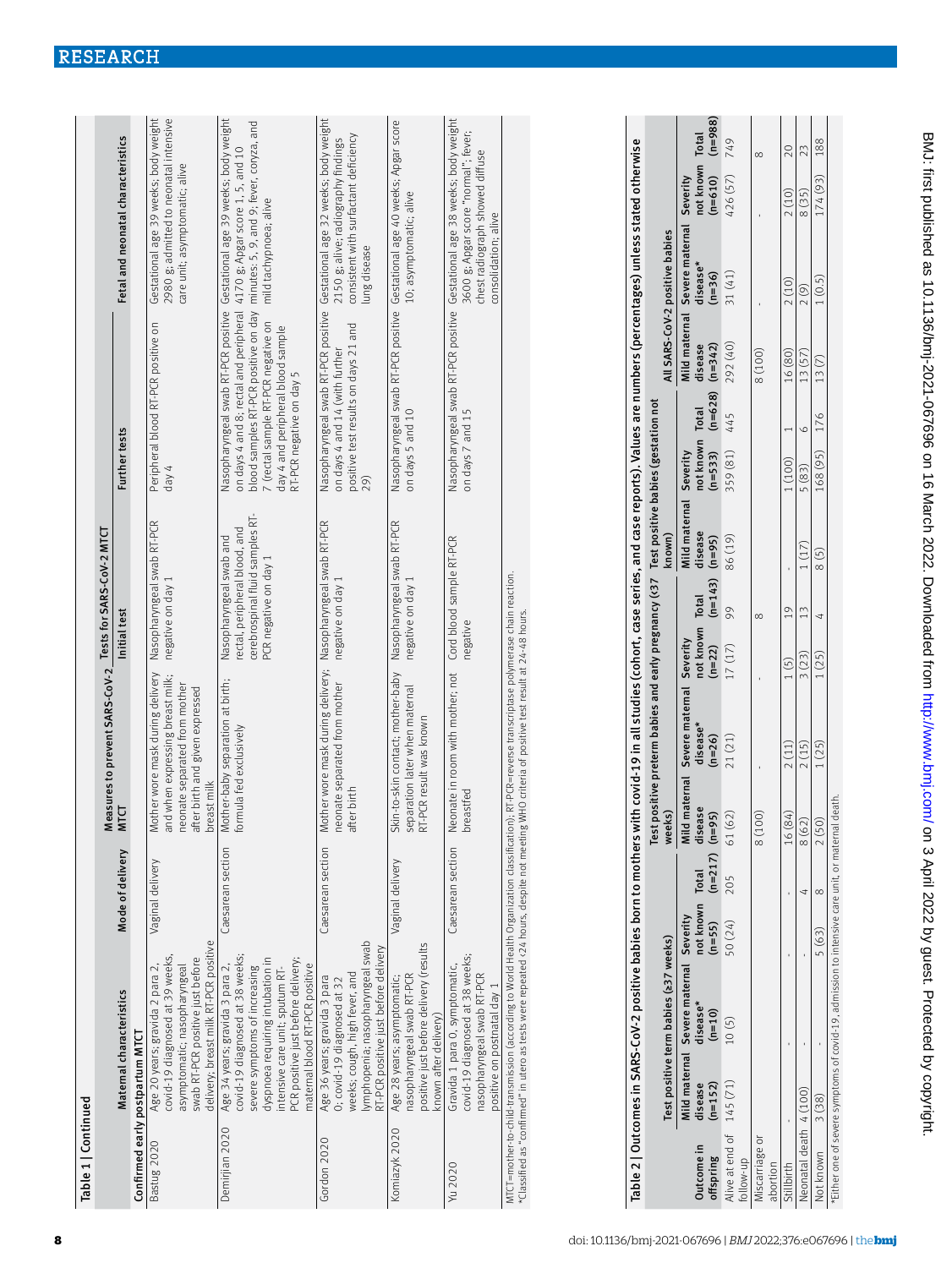| Table 3   Maternal and perinatal factors associated with SARS-CoV-2 positivity in offspring |               |                         |                                                      |                                                         |                       |                |
|---------------------------------------------------------------------------------------------|---------------|-------------------------|------------------------------------------------------|---------------------------------------------------------|-----------------------|----------------|
| <b>Risk factors</b>                                                                         | No of studies | No of mother-baby dyads | No of test positive babies*/<br>No with risk factors | No of test positive babies*/<br>No without risk factors | Odds ratio (95% CI)   | $I^2$ (%)      |
| <b>Maternal factors</b>                                                                     |               |                         |                                                      |                                                         |                       |                |
| Severe covid-19                                                                             | 22            | 2842                    | 18/331                                               | 125/2511                                                | 2.36 (1.28 to 4.36)   | 10             |
| Maternal death                                                                              |               | 725                     | 6/15                                                 | 28/710                                                  | 14.09 (4.14 to 47.97) | $\Omega$       |
| Admission to ICU                                                                            | 19            | 2851                    | 7/92                                                 | 123/2759                                                | 3.46 (1.74 to 6.91)   | $\circ$        |
| Timing of maternal infection                                                                |               |                         |                                                      |                                                         |                       |                |
| Postnatal v antenatal                                                                       | 12            | 750                     | 19/122                                               | 54/628                                                  | 4.99 (1.24 to 20.13)  | 65             |
| 3rd v 1st or 2nd trimester                                                                  | 13            | 1422                    | 104/1403                                             | 2/19                                                    | $0.29$ (0.08 to 1.10) | $\circ$        |
| Intrapartum factors                                                                         |               |                         |                                                      |                                                         |                       |                |
| Preterm v term                                                                              | 40            | 4126                    | 55/618                                               | 203/3508                                                | 1.47 (0.99 to 2.17)   | $\overline{2}$ |
| Mode of delivery                                                                            | 49            | 4814                    | 159/2429                                             | 99/2385                                                 | 1.38 (0.97 to 1.95)   | 18             |
| Postnatal care                                                                              |               |                         |                                                      |                                                         |                       |                |
| Not separated at birth v separated                                                          | 11            | 1617                    | 42/658                                               | 48/959                                                  | 1.37 (0.47 to 3.98)   | 64             |
| Breastfed v not breastfed                                                                   | 13            | 1545                    | 43/783                                               | 39/762                                                  | $0.74$ (0.34 to 1.62) | 29             |

ICU=intensive care unit; CI=confidence interval.

\*Reverse transcriptase polymerase chain reaction.

on the timing of tests, which hindered our ability to determine the timing of mother-to-child transmission of SARS-CoV-2. Even when the babies were tested, confirmatory tests were often not performed, further limiting our ability to use the WHO classification system to confirm infection status. Clinical outcomes of the babies born to mothers with SARS-CoV-2 infection were inconsistently reported, making it challenging to ascertain if the complications including stillbirths and neonatal deaths were related to SARS-CoV-2 or other clinical factors.

## SARS-CoV-2 positivity in offspring and timing of mother-to-child transmission

With low SARS-CoV-2 positivity rates in offspring, and only a small proportion of those found positive likely to have confirmed mother-to-child transmission, we expect an overall low risk of SARS-CoV-2 transmission to babies. Some studies used anti-SARS-CoV-2 IgM antibody testing to diagnose neonatal infection. But there are concerns about the accuracy of IgM antibody tests to diagnose vertical infection, and often a confirmatory IgM test was not performed.<sup>12</sup> The low SARS-CoV-2 positivity rates in offspring in studies from Europe and North America could reflect the policy of universal maternal screening for SARS-CoV-2, resulting in inclusion of women with mild disease.<sup>22 23</sup> Since SARS-CoV-2 positivity in offspring was associated with severity of maternal disease, regions with mostly symptomatic testing of pregnant women were more likely to include women with severe disease, which may be reflected in the higher reported SARS-CoV-2 positivity rates in offspring in those regions. It is unlikely that change in SARS-CoV-2 virus variant would explain this difference, as the data collected from primary studies were all before the earliest identification of the alpha variant.

A previous systematic review that pooled data from all studies, including case series and reports without a formal meta-analysis, reported 70% of the 122 positive babies to have postpartum infections and 9% to have confirmed in utero and intrapartum infection, using the Shah classification.<sup>18</sup> But we categorised fewer babies to have confirmed infection using the more stringent WHO criteria. We also refrained from providing the findings of confirmed infection as a proportion of all positive babies, because the selective reporting of SARS-CoV-2 positive babies in the studies affects the reliability of rate estimates.

The observed association between severe maternal disease and test positivity in offspring could be linked to detection of viral RNA in the blood associated with disease severity.<sup>24 25</sup> But to date, no clear evidence links the severity of maternal disease to the shedding of SARS-CoV-2, although the duration of shedding appears to be prolonged in individuals with severe covid-19. $26$  The observed association between postnatal diagnosis of maternal SARS-CoV-2 and neonates who test positive could also be attributed to horizontal transmission from the mother, caregivers, or health workers, or from the neonate's environment. Appropriate measures to reduce the risk of horizontal transmission should be followed if infection is suspected, such as improved ventilation, adequate masks and mask wearing, hand hygiene, and use of protective clothing during contact with the baby.

We did not find any association between breastfeeding practice and SARS-CoV-2 positivity in neonates, consistent with rare findings of RT-PCR positivity in breast milk samples.<sup>27</sup> Although we found evidence of SARS-CoV-2 positivity in various biological samples that could be associated with the potential for vertical infection—such as amniotic fluid, placenta, and vaginal secretions, finding a pathogen in such samples does not necessarily correlate with infection of the fetus. $9-11$  Studies did not always report whether the maternal or fetal side of the placenta was swabbed, making it difficult to accurately determine placental infection.

## Relevance for clinical practice and research

Our review provides estimates on the expected burden of SARS-CoV-2 positive test results in exposed babies in clinical practice who will require further testing and monitoring. Evidence was found of vertical transmission of SARS-CoV-2 through in utero and intrapartum routes, although the absolute number of confirmed cases is low. SARS-CoV-2 positivity in babies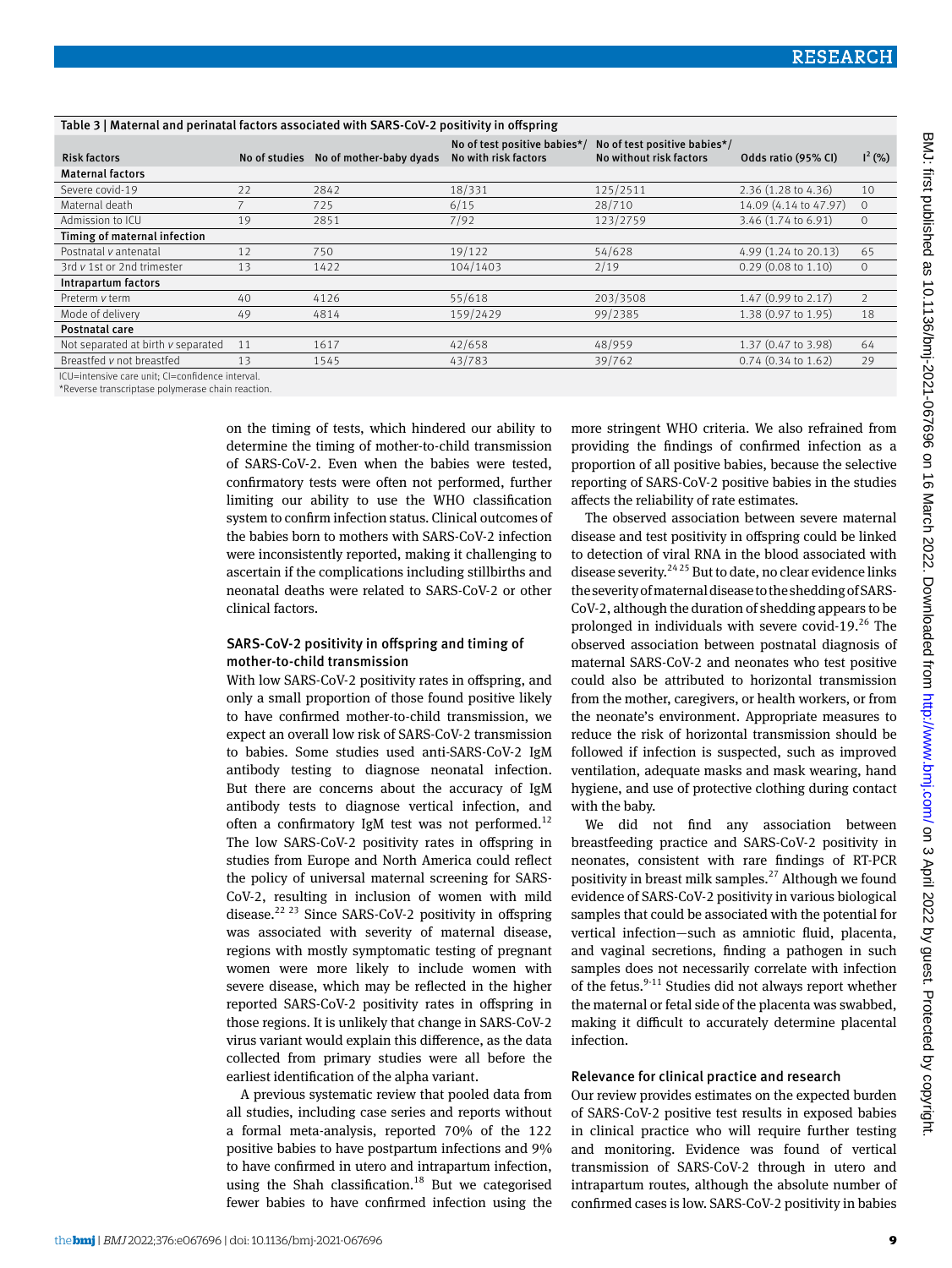is likely to be higher when their mothers have severe covid-19, and relevant testing should be considered in these babies. Current evidence does not support caesarean sections, mother-baby separation at birth, or formula feeding as interventions for avoiding SARS-CoV-2 transmission to babies.

Healthcare professionals need to perform further tests in fetuses and babies with a positive result to robustly confirm infection occurred and classify timing of mother-to-child transmission using appropriate samples according to WHO guidance. To reduce the proportion of babies in whom we cannot confirm vertical transmission despite their initial positive status, repeat tests are needed at various time points in appropriate samples. Further research is needed to assess factors contributing to regional variations, such as different strategies for screening, severity of maternal disease, and emerging variants. Further data are needed on the SARS-CoV-2 positive status of the various biological samples that could be potentially associated with SARS-CoV-2 mother-to-child transmission, and the relationship of sample positivity to fetal or neonatal infection. It is important to consider the changing landscape of the covid-19 pandemic, including the prevalence of covid-19 in various regions, impact of vaccination, and the effects of known and emerging SARS-CoV-2 variants on mother-to-child transmission. Our living systematic review is well placed to update these findings on the growing evidence base.

## Conclusion

The overall rates of SARS-CoV-2 positivity in babies born to mothers with SARS-CoV-2 infection is low. Evidence was found for confirmed vertical transmission of the virus, although the absolute numbers are low. Severe maternal covid-19 may be associated with SARS-CoV-2 positivity in babies, but not vaginal delivery, breastfeeding, or mother-baby contact after birth.

#### **AUTHOR AFFILIATIONS**

<sup>1</sup>WHO Collaborating Centre for Global Women's Health, Institute of Metabolism and Systems Research, University of Birmingham, Birmingham, UK

2 Birmingham Medical School, University of Birmingham, Birmingham, UK

<sup>3</sup> Clinical Biostatistics Unit, Hospital Universitario Ramón y Cajal (IRYCIS), Madrid, Spain

4 CIBER Epidemiology and Public Health (CIBERESP), Madrid, Spain 5 University of Nottingham, Nottingham, UK

6 University College Cork, Cork, Ireland

<sup>7</sup> Netherlands Satellite of the Cochrane Gynaecology and Fertility Group, Amsterdam University Medical Centre, Amsterdam, Netherlands

8 Department of Obstetrics and Gynaecology, Amsterdam University Medical Centre, Amsterdam, Netherlands

<sup>9</sup>Blizard Institute, Queen Mary University of London, London, UK 10Barts Health NHS Trust, London, UK

11St George's University London, London, UK

12UNDP/UNFPA/UNICEF/WHO/World Bank Special Programme of Research, Development and Research Training in Human

Reproduction (HRP), Department of Sexual and Reproductive Health and Research, World Health Organization, Geneva, Switzerland

<sup>13</sup>Elizabeth Glaser Paediatric AIDS Foundation, Washington DC, USA 14Birmingham Women's and Children's NHS Foundation Trust, Birmingham, UK

The PregCOV-19 Living Systematic Review Group thank the following authors for sharing additional data for this work: Ulrich Pecks and Mario Ruediger from the German Society for Perinatal Medicine (CRONOS); Van T Tong and Sascha Ellington from Pregnancy and Infant Linked Outcomes Team Epi Taskforce, CDC COVID-19 Emergency Response; Ajith Sreedharan Nair from Government Medical College Kannur, Kerala, India; Javier Caradeux and Max Monckeberg from Hospital Parroquial de San Bernardo; Rasha Khoury from Montefiore Medical Center; Miguel Ángel Marín Gabriel from HU Puerta de Hierro-Majadahonda; Mariam Ayed from Farwaniya Hospital-Kuwait. We also thank Halimah Khalil, Maurie Kuha Kumaran, and Damilola Akande for help with searches and data extraction.

Contributors: ST, MB, and JA conceptualised the study. MY, SC, TK, ACL, AD, DZ, RB, SL, JS, HL, ML, YK, LD, GS, AB, LM, and KA selected the studies. JA, RC, TK, ES, MY, and SF extracted the data. JZ and AGG conducted the analyses. JA and SC are joint first authors. All authors contributed to writing the manuscript and approved the final version. ST, JA, LM, and JZ are the guarantors. The corresponding author attests that all listed authors meet authorship criteria and that no others meeting the criteria have been omitted.

Funding: The project was partially supported by German Federal Ministry of Health (BMG) covid-19 Research and development support to the World Health Organization and the UNDP-UNFPA-UNICEF-WHO-World Bank Special Programme of Research, Development and Research Training in Human Reproduction (HRP), a cosponsored programme executed by the World Health Organization.

Competing interests: All authors have completed the ICMJE uniform disclosure form at www.icmje.org/coi\_disclosure.pdf and declare: partial funding by the World Health Organization and the UNDP-UNFPA-UNICEF-WHO-World Bank Special Programme of Research, Development and Research Training in Human Reproduction; no financial relationships with any organisations that might have an interest in the submitted work in the previous three years; no other relationships or activities that could appear to have influenced the submitted work. The authors alone are responsible for the views expressed in this article and they do not necessarily represent the views, decisions or policies of the institutions with which they are affiliated.

Ethical approval: Not required.

Data sharing: No additional data available.

The lead authors (ST, JA, LM, and JZ) affirms that the manuscript is an honest, accurate, and transparent account of the study being reported; that no important aspects of the study have been omitted; and that any discrepancies from the study as planned (and, if relevant, registered) have been explained.

Dissemination to participants and related patient and public communities: The PregCOV-19 Living Systematic Review Group will disseminate the findings through a dedicated website (www. birmingham.ac.uk/research/who-collaborating-centre/pregcov/index. aspx), and through social media.

Provenance and peer review: Not commissioned; externally peer reviewed.

This is an Open Access article distributed in accordance with the terms of the Creative Commons Attribution (CC BY 4.0) license, which permits others to distribute, remix, adapt and build upon this work, for commercial use, provided the original work is properly cited. See: http://creativecommons.org/licenses/by/4.0/.

- 1 Vivanti AJ, Vauloup-Fellous C, Prevot S, et al. Transplacental transmission of SARS-CoV-2 infection. *Nat Commun* 2020;11:3572. doi:10.1038/s41467-020-17436-6
- 2 Greenhalgh T, Jimenez JL, Prather KA, Tufekci Z, Fisman D, Schooley R. Ten scientific reasons in support of airborne transmission of SARS-CoV-2. *Lancet* 2021;397:1603-5. doi:10.1016/S0140- 6736(21)00869-2
- 3 Breslin N, Baptiste C, Gyamfi-Bannerman C, et al. Coronavirus disease 2019 infection among asymptomatic and symptomatic pregnant women: two weeks of confirmed presentations to an affiliated pair of New York City hospitals. *Am J Obstet Gynecol MFM* 2020;2:100118. doi:10.1016/j.ajogmf.2020.100118
- 4 Vintzileos WS, Muscat J, Hoffmann E, et al. Screening all pregnant women admitted to labor and delivery for the virus responsible for coronavirus disease 2019. *Am J Obstet Gynecol* 2020;223:284-6.
- Xu L, Yang Q, Shi H, et al. Clinical presentations and outcomes of SARS-CoV-2 infected pneumonia in pregnant women and health status of their neonates. *Sci Bull (Beijing)* 2020;65:1537-42.
- Blitz MJ, Grünebaum A, Tekbali A, et al. Intensive care unit admissions for pregnant and nonpregnant women with coronavirus disease 2019. *Am J Obstet Gynecol* 2020;223:290-1.